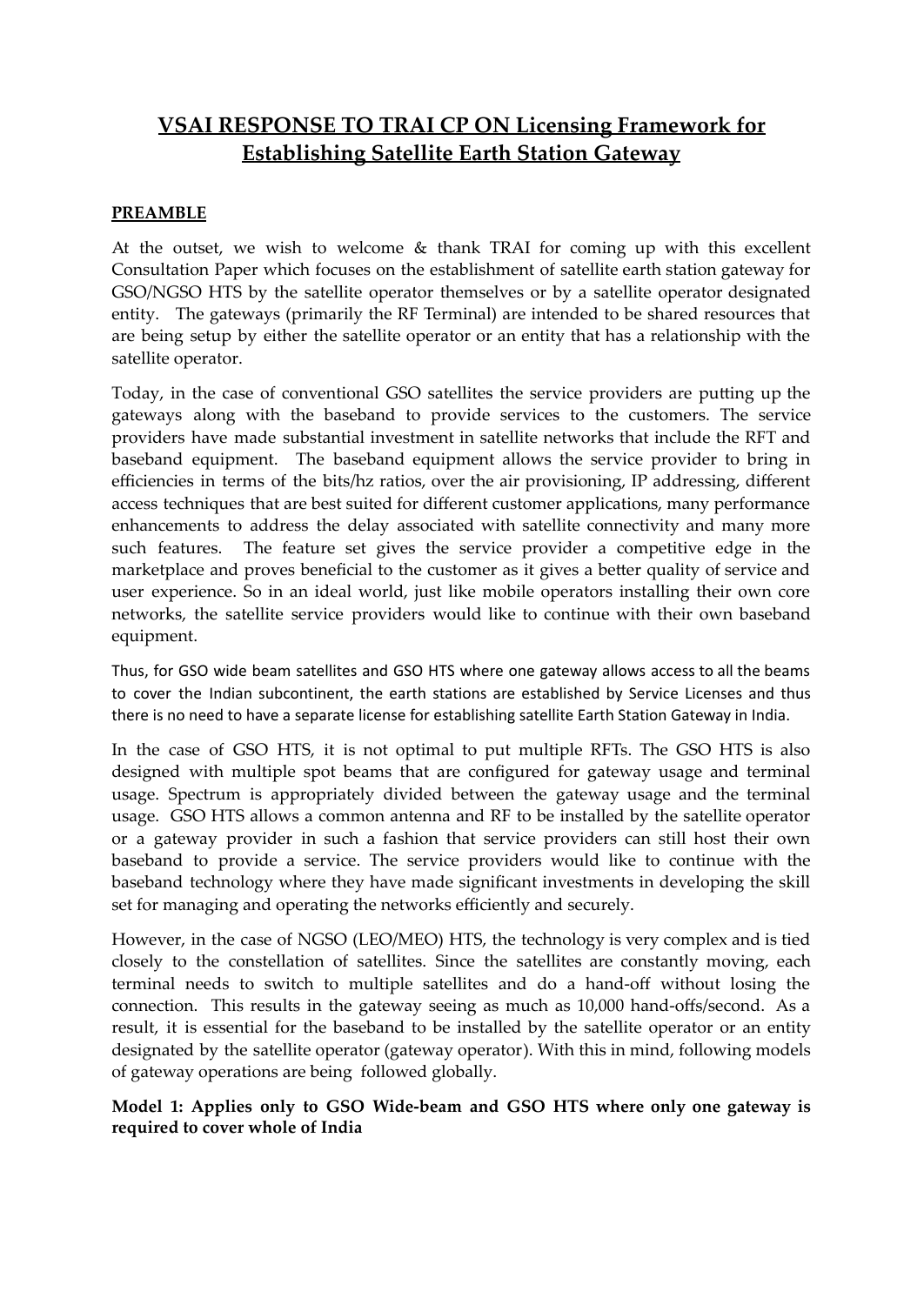In the case of GSO Wide-beam satellites and GSO HTS where one gateway covers all the user beams over India, the gateway investment is required only in one location. Currently the VSAT Service licensee installs such gateways and that is a very fair and viable option. In such scenarios, there is no need to have a separate license for satellite earth station gateway in India. As such our recommendations for separate license for Satellite Earth Station Gateway excludes such scenarios.

## **Model 2: Applies only to GSO HTS which require multiple gateways to cover India**

The antenna and RF systems are set up by the satellite operator in a gateway facility. Service providers can install their own baseband and NMS systems in the same gateway facility to provide services to their customers. The service providers essentially share the antenna and RF systems setup by the satellite operator to access the satellite capacity. In this case, the satellite operator sells the capacity to the service provider in MHz and the service provider uses their baseband to convert this MHz into Mbps to deliver a service to their customers. The satellite operator might either operate the gateway themselves by taking suitable authorization or choose to enter into an arrangement with another entity to operate the gateway. The sale of capacity and the operation of the gateway are de-linked in this case. In this case, the gateway acts as an infrastructure. For all practical purposes, the gateway can be treated as a passive infrastructure (even though there are active electronics used in the RF systems). The capacity being sold is directly linked to the spectrum of operation and can be clearly demarcated between service providers.

## **Model 3: Applies only to GSO HTS which require multiple gateways**

A variant of Model 2 could be that the satellite operator chooses to partner with a UL holder to set up and operate the gateway on their behalf. In such a case, the other service providers who use their gateway should be able to share the same infrastructure.

# **Model 4: Applies only to LEO/MEO HTS**

The satellite operator sets up the gateway (either on its own or by getting into an arrangement with an Indian entity) that includes the antenna, the RF systems and the baseband. The satellite operator then sells the capacity to the service provider in either MHz or Mbps as the case may be. The service provider might use the bandwidth for a backhaul or a satellite broadband service to both B2B and B2C customers. The satellite operator and service provider might jointly customize service plans that are applicable for the customers of the given service provider. The service plans are configured on the NMS installed at the gateway. The satellite operator might partition the NMS with an objective of giving access to the service provider for the portion of the network that is used to provide the service to the service provider and to its customers. **In this case it is only possible to bifurcate spectrum between the usage by the gateway and the usage by the user terminals. It is not possible to bifurcate spectrum service provider wise**.

In light of the above background defining the characteristics of the proposed Satellite Earth Station Gateway, we wish to provide our Responses to all the Questions as given below:

**Q1. Whether there is a need to have a specific license for establishing satellite Earth Station Gateway in India for the purpose of providing satellite-based resources to service licensees? Do justify your answer.**

#### **VSAI RESPONSE**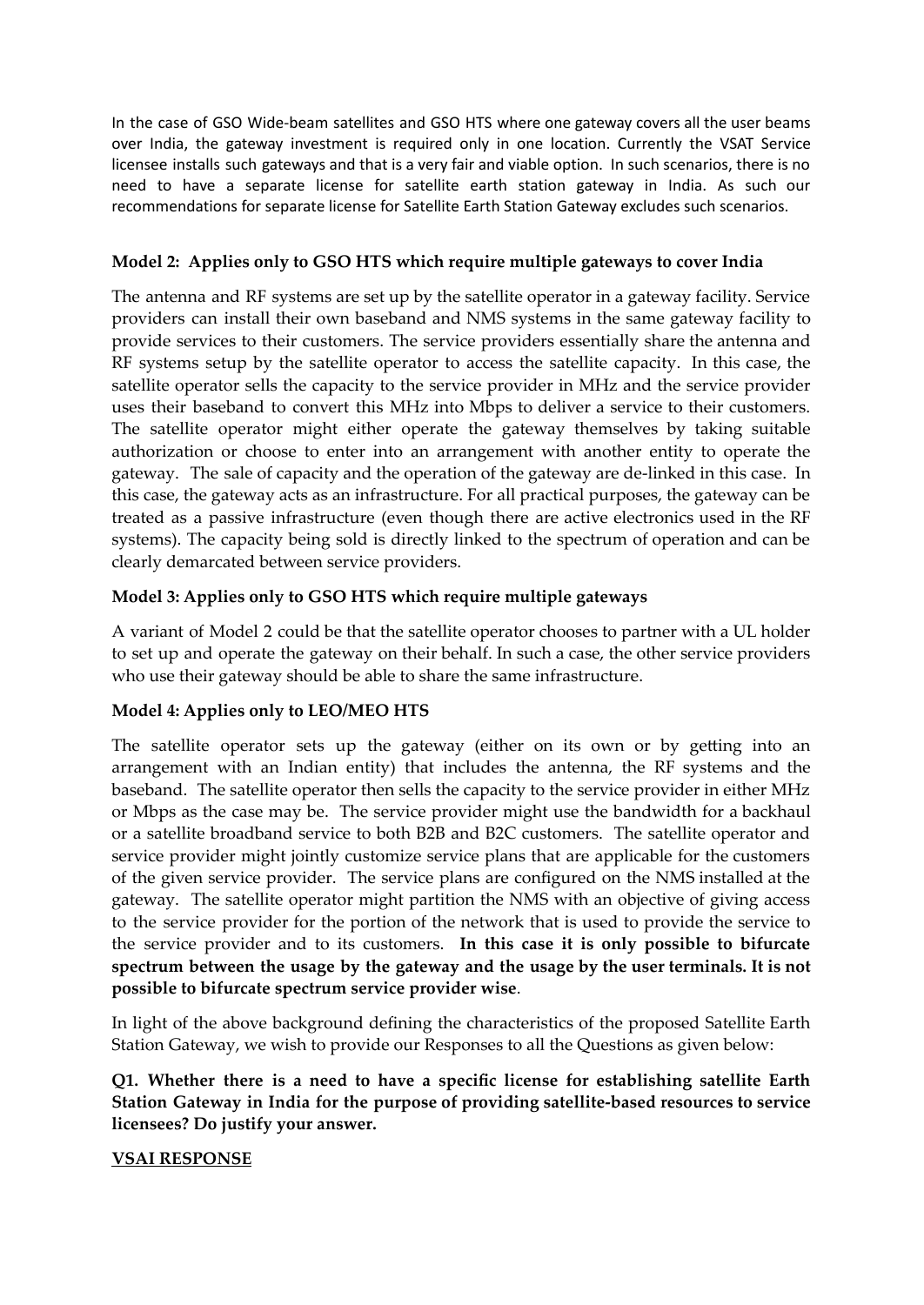- 1.1 **In reference to the Model 1 mentioned above**, there is no need to have a separate license for satellite earth station gateway in India.
- **1.2** In Model 2 and Model 3, the gateway can be set up by simply taking an IP-1 registration as it is only an infrastructure that is being set up. In Model 2 and Model 3, the gateway can be set up using the service provider's existing license (as long as they have the appropriate licenses/authorizations).
- 1.3 In Model 4, there is a need to establish a Earth Station Gateway license that allows for setting up of the gateway and that is de-linked from service provisioning.

**Q2. If yes, what kind of license/permission should be envisaged for establishing Satellite Earth Station Gateway in India? Do provide details with respect to the scope of the license and technical, operational, and financial obligations, including license fee, entry fee, bank guarantees, and NOCC charges, etc.**

#### **VSAI RESPONSE**

2.1 In the case of Model 2 and Model 3 as above, the Earth Station gateway operator can be an IP-1 registration holder. All the terms and conditions as stipulated in the IP-1 registration can be followed. For model 2, no separate license/authorization is required.

2.2 For Model 4, a separate license needs to be created. The scope of this license should be only for setting up Earth Station Gateways and it should not have any provision to provide a telecom service to a subscriber (both B2B and B2C).

2.3 The technical scope should enable the gateway operator to set up a gateway anywhere in India and access an authorized satellite (authorized by Department of Space or INSPACe) and provide satellite bandwidth to other telecom service providers (Access/NLD/VSAT/ISP). The technical scope should enable the gateway operator to provide both backhaul/access bandwidth as long as they do not provide the service to the ultimate consumer/customer (who is not a telecom licensee).

2.4 The entry fees can be kept minimum and similar to that of Commercial VSAT license. The license fee should be at Rs. 1 (similar to that of the IFMC authorization). The rationale for the same is that the service provider is paying license fees as a percentage of the end revenues. The license fees should not be double charged. The bank guarantee requirements should be kept to a minimum to cover the license fee and the spectrum charges.

2.5 Since the satellite beams on which gateways are located for modern HTS, both GSO  $\&$ NGSO do not have pan India coverage, it will be extremely difficult for NOCC to set up monitoring stations all across the country. The monitoring of such gateways should be left to the satellite operators, who are equipped to handle any inter-satellite interference. For monitoring of interference from/to other services (terrestrial), WPC has adequate monitoring mechanism and is adequately covered by way of spectrum usage charges. In case it is decided to continue with the NOCC monitoring mechanism, the satellite operators should be mandated to provide a live feed of their gateway spectrum (it is not practically possible to monitor the user spectrum and beams) to NOCC. This will reduce the infrastructure cost for NOCC quite significantly and the charges for NOCC monitoring can be drastically reduced and a small flat fee for cost recovery can be charged.

2.6 The Unified License Chapter VI Security Conditions mandates service providers to take adequate measures for the purpose of security. The same conditions should be applicable to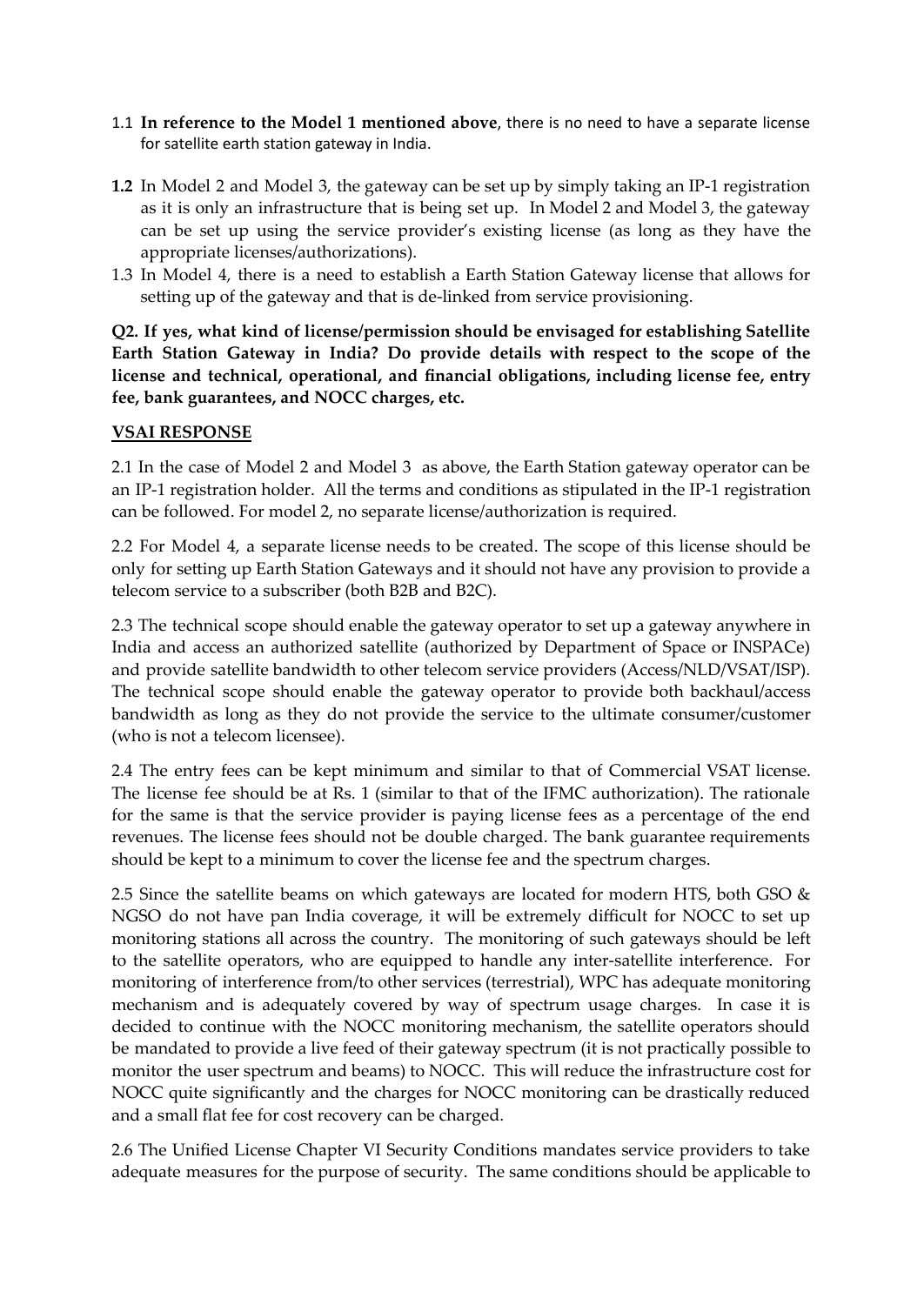the gateway operator as in the case of a satellite network the security precautions apply more to the gateway and less on the customer premises equipment.

2.7 The sale of capacity in all models should be directly between the satellite operator and the service provider. This ensures that there are no additional mark-ups and as a result keeps the cost to the ultimate customer under check.

**Q3. Whether such Earth Station license should be made available to the satellite operator or its subsidiary or any entity having a tie-up with the satellite operator? Do justify your answer.**

## **VSAI RESPONSE**

3.1 In the case of Model 2 and Model 3, the norms followed by IP-1 registration need to apply.

3.2 For Model 4, it should be possible for both the satellite operator or a designated Indian entity to apply for the Earth Station Gateway License. In both cases, the license applicant should be an Indian company (registered under the Companies Act). The financial criteria can be kept on similar lines of the Commercial VSAT license.

**Q4. What mechanism/framework should be put in place to regulate the access to satellite transponder capacity and satellite based resources of a Satellite operator/Earth Station licensee by the service licensees so as to get the resources in a time-bound, transparent, fair and non-discriminatory manner?**

## **VSAI RESPONSE**

We wish to submit that this is not internationally regulated. While it is intended that the satellite operator or gateway operator should not deny the service to any service provider, the tariff and the terms and conditions should not be regulated. This is entirely dependent on the quantum of bandwidth hired, the type of service availed, the pre-commitment/commitment that is being offered by the service provider to the satellite operator/gateway operator.

**Q5. Whether the Earth Station Licensee should be permitted to install baseband equipment also for providing satellite bandwidth to the service licensees as per need? Provide a detailed response.**

#### **VSAI RESPONSE**

In Model 2 & Model 3, the gateway operator need not be permitted to install the baseband equipment and can simply take a IP-1 registration to install the gateway RFT. The service providers can bring in their own baseband and provide the services to their respective customers. However, in the case of NGSO HTS, the entire capacity of the satellite for the given spectrum is derived only because it is closely tied to the baseband. The satellite operator is in the best position to exploit the spectral efficiency. Spectral efficiency is a function of the baseband and so the gateway operator should be able to install & operate the baseband equipment as well. The baseband controls the quantum of spectrum used, the modulation/coding schemes, the IP address schemes, the access schemes (CIR/MIR, handling of real-time traffic needed for cellular backhaul networks) and all the security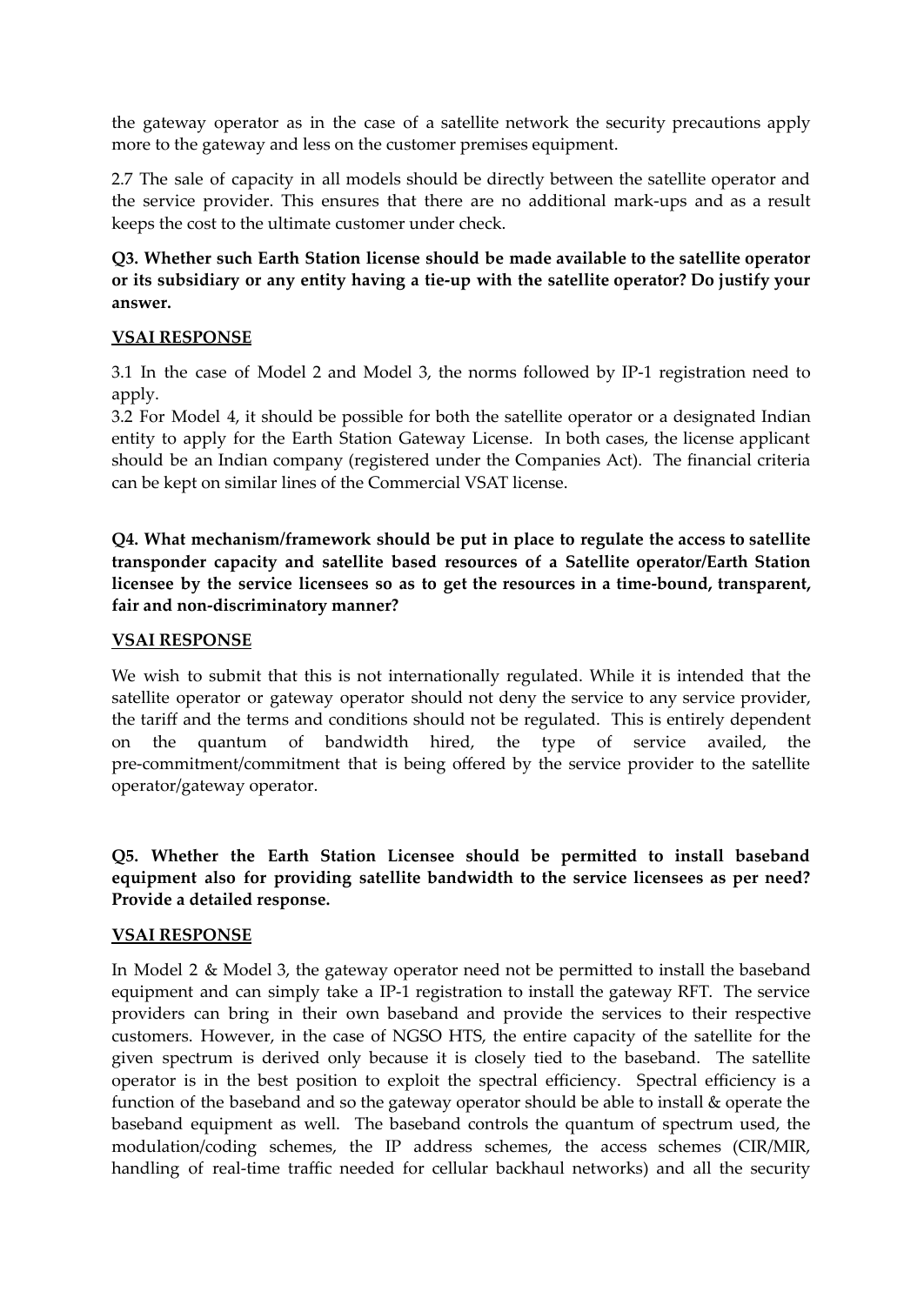aspects of the network. The service plans are also defined in the associated NMS of the baseband. The quantum of spectrum that needs to be authorized for a given gateway also depends on the baseband equipment. The installation/operation of baseband should be permitted only in model 4, where the Earth Station Gateway operator is suitably licensed.

**Q6. What amendments will be required to be made in the existing terms and conditions of the relevant service authorizations of Unified License, DTH License/Teleport permission to enable the service licensee to connect to the Satellite Earth Station Gateway established by Earth Station Licensee/Service Licensee, for obtaining and using the satellite transponder bandwidth and satellite-based resources? Do justify your answer.**

#### **VSAI RESPONSE**

6.1 The recent amendment to the license under clause in Part-I Chapter-V under Operating Conditions sub-clause 33.3 reads as *"An authorized Gateway hub operated by the Satellite Provider itself is permitted to be shared with the bandwidth seeker".* This clause needs further amendment. The bandwidth seeker first of all should be an authorized service provider either authorized by DOT or MIB. Secondly, the Earth Station Gateway needs to be operated either by the satellite operator themselves or a designated Indian entity. That needs to be incorporated. Thirdly, it is not sharing infrastructure with the service provider. The gateway operator provides bandwidth to the service provider. This also needs to be addressed. The suggested text for the above clause can read as follows:

*"An authorized Earth Station Gateway/Hub operated either by the Satellite Operator or its designated Indian entity is permitted to provide gateway services to an authorized service provider holding an appropriate license/authorization".*

6.2 Similarly, the amendment to the license under clause in Part-I Chapter-V under Operating Conditions sub-clause 33.2 reads as *"The Licensee may share its own active and passive infrastructure for providing other services authorized to it under any other telecom license issued by Licensor.* This amendment only allows the service provider to share gateway infrastructure across the multiple licenses it holds. It does not allow service providers to share the gateway infrastructure with each other. This needs to be enabled for model 2 through a suitable amendment.

6.3 In the broadcast domain, some of these concepts exist already. The teleport provider already acts as an earth station gateway provider. The teleport provider can either act as a gateway provider under Model 2, where the channels get their own space segment and come to the teleport provider for uplinking or the teleport provider can provide a managed uplinking service for the channel (which is akin to Model 4). The international best practice is for teleport providers to provide teleport services for both broadcasting and broadband requirements. The teleport providers can be enabled to provide the earth station gateway infrastructure under Model 2. However, in Model 3 & Model 4, there is a requirement of a license and hence they need to take the appropriate telecom service license to provide gateway services. The DTH providers who own/operate their own earth station can also be enabled to provide earth station gateway services under Model 2. Again, in Model 3 & 4, they need to take the appropriate licenses.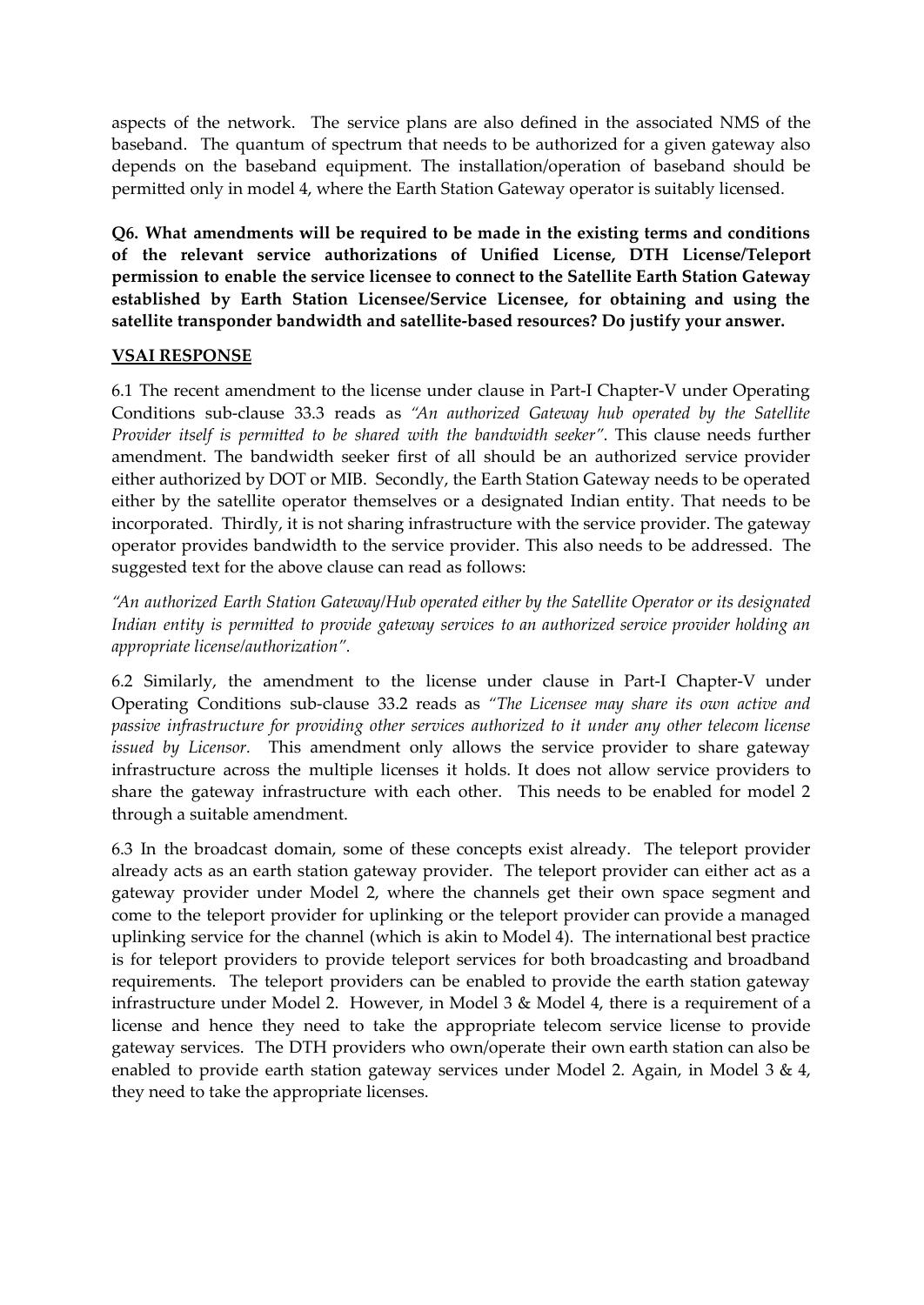**Q7. Whether the sharing of Earth Station among the licensees (between proposed Earth Station licensee and Service Licensee; and among service licensees) should be permitted? Do provide the details with justification.**

## **VSAI RESPONSE**

The aspect of sharing of infrastructure between earth station licensee and service licensee has already been addressed above in Model 2. Sharing of earth station gateway among service licensees has been addressed above through Model 3. Both should be suitably enabled. In Model 4, it is not technically possible to share the infrastructure.

# **Q8. To whom should the frequency carriers be assigned: the Earth Station Licensee, or the Service Licensee, or whoever establishes the Satellite Earth Station? Do justify your answer.**

# **VSAI RESPONSE**

The notion of assigning frequency carriers should be done away with. Since the satellite spectrum is a shared spectrum used by many users/service providers, they are only authorized for the use of this spectrum. The entire quantum of spectrum for gateway operations and terminal operations should be looked at as two blocks. The authorization that is provided today by DoS and tomorrow by INSPACe will allow for the satellite operation in India and also the spectrum that is being used to access the satellite. The inter satellite coordination done by ISRO/DoS also takes into account the usage of spectrum by any given satellite. Broadband satellites used in the C, XC, Ku, Ka and V/Q bands use shared spectrum. This means the same spectrum is used across multiple orbital positions/orbital planes. As a result, there is no exclusive assignment of spectrum taking place. The authorization provided by DoS/INSPACe will take into account the spectrum allocation as per the National Frequency Allocation Plan. Further NOCC approves a detailed carrier plan. So technically, the assignment of spectrum has already taken place for a given satellite, when it is authorized. The carrier plan needs to be recorded by WPC and the gateway operator/service provider be suitably licensed.

Still if there is a specific need to assign spectrum for gateway operations and terminal operations, the spectrum used by the earth station gateway should be assigned to the earth station gateway operator and the terminal end spectrum should be assigned to the service provider. It is worth pointing out that modern GSO HTS/NGSO use dynamic spectrum management. So it will be impossible to bifurcate spectrum between service providers when multiple service providers share a common gateway. In such a case, the enter terminal spectrum needs to be assigned to all the service providers.

Since the charging of spectrum for service providers is based on a percentage of AGR, it would not matter. However, if there is any attempt to tweak the charging based on the quantum of spectrum, that mechanism will fail as the spectrum used by each terminal is not clearly identifiable.

# **Q9. What should be the methodology for the assignment of spectrum for establishing satellite Earth Station? Provide a detailed justification.**

#### **VSAI RESPONSE**

The methodology for assignment of spectrum should continue on an administrative basis. Satellite orbital location and spectrum are closely tied to each other and cannot be separated.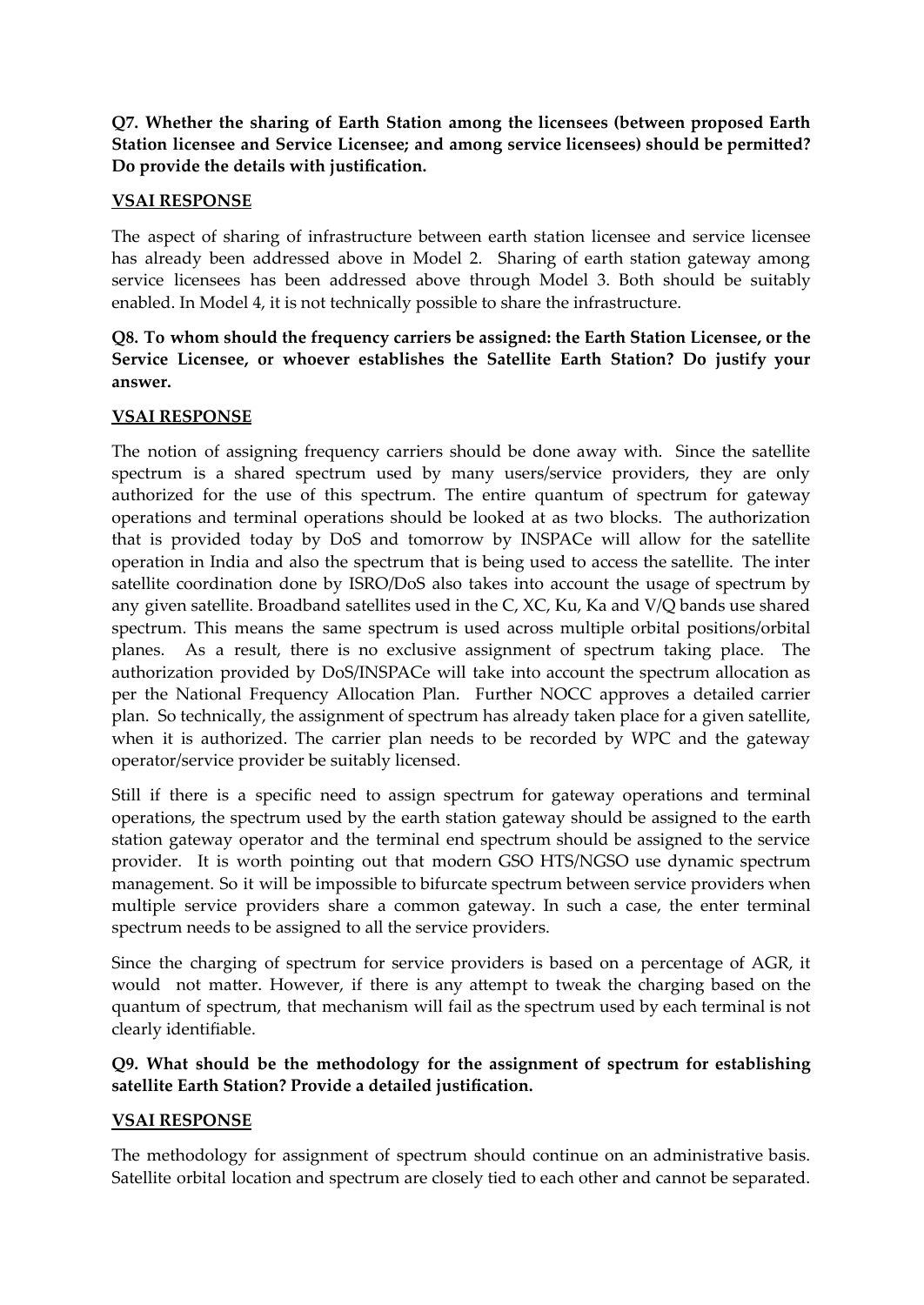Countries that have auctioned satellite resources have auctioned satellite orbital slots and spectrum together for this reason. Satellite orbital slots are like plots/houses. Spectrum is like the road to access the plots/houses. If the roads were to be auctioned in isolation, there would be plots/houses that will have no access. Only those orbital slots can be auctioned that belong to an administration/country. As a country we cannot auction the orbital slot that has been notified/filed by another administration/country. Many of the foreign satellites today operate on orbital slots filed by other administrations. They cannot be auctioned. Two countries that auctioned the orbital slot & spectrum combination eventually did not succeed as they soon ran out of orbital slots that had a priority in terms of filing. After this happened, for the remaining orbital slots/spectrum there were no takers. Today India does not have adequate orbital slots with priority in filings. That is the reason, the draft spacecom policy expects satellite operators to transfer orbital resources from their respective administrations to India when applying for authorizations

Additionally, satellite spectrum is a shared spectrum. The basic principle of auction is to provide exclusive assignments. That is not possible in the case of satellite spectrum. As a result, it is prudent that the current methodology of assignment (administrative) continues.

# **Q10. What should be the charging mechanism for the spectrum assigned to the satellite Earth Station licensee? Elaborate your answer with justification.**

# **VSAI RESPONSE**

The Earth Station Licensee is in effect using spectrum to access the satellite resources. The spectrum usage is today charged as a percentage of AGR from the service licensees. The separate Earth Station License model does not increase the spectrum usage in any way. If at all it optimizes it. So the gateway operator should not be charged separately for spectrum. The authority has already recommended the reduction of SUC from 4% to 1% (irrespective of the data rate) for satellite broadband services. In the event a quantum of spectrum dependent charging is considered either for the gateway operator or the service licensee, the same should take into account the total quantum of spectrum and should not be dependent on individual carriers. The individual carriers do not offer any flexibility and cause an enormous amount of administrative overhead when there is any change in the number or size of the carriers during the operation of the network.

# **Q11. Give your comments on any related matter that is not covered in this Consultation Paper.**

# **VSAI RESPONSE**

1. **Spectrum Assignment:** The process of spectrum assignment is very long and in many cases takes many months. If the spectrum is assigned to the satellite operator for the operation of the satellite (by DoS/INSPACe in consultation with WPC), then there is no separate assignment required for earth station operators or service providers. What spectrum is used by which service (gateway or terminals needs to be recorded). The spectrum assignment takes extraordinary time because of a lack of delegation. The assignment process is very long and has to traverse multiple levels in DOT. This should certainly be simplified. This is the single big pain point and a show stopper for satellite broadband services (considering that the open skies is just round the corner). Once an assignment of the entire spectrum used by the satellite (on a shared basis) has happened, the earth station operator/service provider should